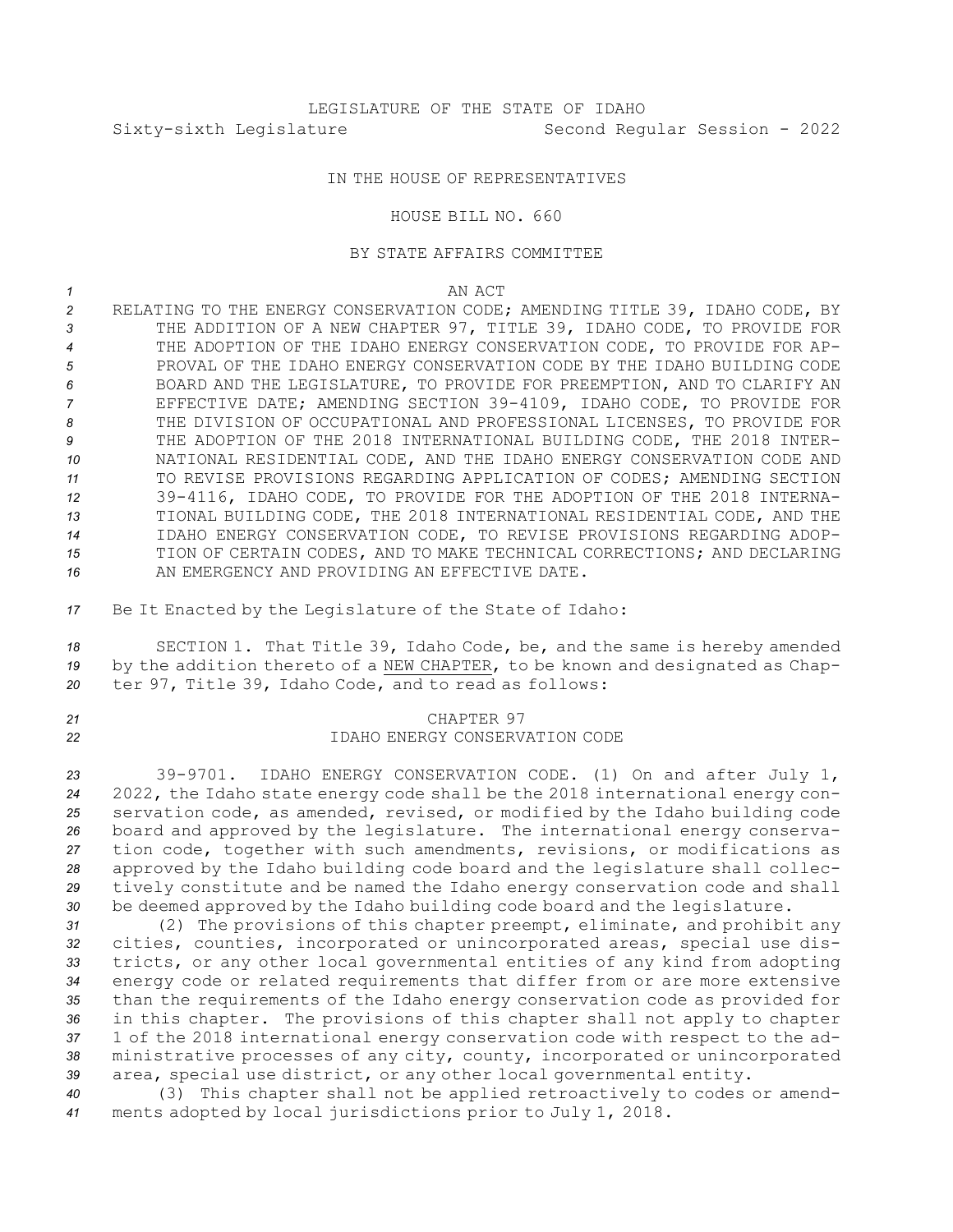*<sup>1</sup>* SECTION 2. That Section 39-4109, Idaho Code, be, and the same is hereby *2* amended to read as follows:

 39-4109. APPLICATION OF CODES. (1) The following codes are hereby adopted for the state of Idaho division of building safety occupational and 5 professional licenses and shall  $\theta$ <sup>1</sup>y be applied by local governments only as prescribed by section 39-4116, Idaho Code:

 (a) The 2006 2018 International Building Code shall be in effect, un- til such time as <sup>a</sup> subsequent version is adopted by the Idaho building code board, at which time the subsequent versions of the International 10 Building Code as adopted and as amended by the Idaho building code board through the negotiated rulemaking process as established in section 67-5221, Idaho Code, and as further provided in subsection (54) of this section and in accordance with subsections (2) and (3) of this section shall be in effect:

*<sup>15</sup>* (i) Including appendices thereto pertaining to building accessi-*<sup>16</sup>* bility;

 (ii) Excluding the incorporated electrical codes, mechanical code, fuel gas code, plumbing codes, fire codes or property main-**19** tenance codes other than specifically referenced subjects or sections of the International Fire Code; and

 (iii) Including the 2018 incorporated Idaho residential code, parts I, II, III and IX; 2018 Idaho energy conservation code pursuant to section 39-9701, Idaho Code; and rules promulgated by the board to provide equivalency with the provisions of the Amer- icans with disabilities act accessibility guidelines and the fair 26 housing act accessibility guidelines shall be included.;

 (b) The version of the 2018 International Residential Code adopted by the Idaho building code board, together with the amendments, revisions or modifications adopted by the Idaho building code board through the negotiated rulemaking process, except for parts IV, V, VI, VII and VIII, as they pertain to energy conservation, mechanical, fuel gas, plumb- ing and electrical requirements, shall collectively constitute and be named the 2018 Idaho residential code. The Idaho residential code shall be in effect until such time as <sup>a</sup> subsequent version is adopted by the Idaho building code board, at which time the subsequent version of the Idaho residential code, as adopted and amended by the Idaho building code board through the negotiated rulemaking process provided in this section, shall be in effect. Any amendments, revisions or modifica- tions made to the 2018 Idaho residential code by the board shall be made by administrative rules promulgated by the board; and

 (c) The version of the International Energy Conservation Code adopted by the Idaho building code board, together with the amendments, dele- tions or additions adopted by the Idaho building code board through the negotiated rulemaking process provided in this chapter, shall be in effect. The International Energy Conservation Code, together with any amendments, revisions or modifications made by the board, shall col- lectively constitute and be named the Idaho energy conservation code. The Idaho energy conservation code shall be in effect until such time as <sup>a</sup> subsequent version is adopted by the Idaho building code board,

2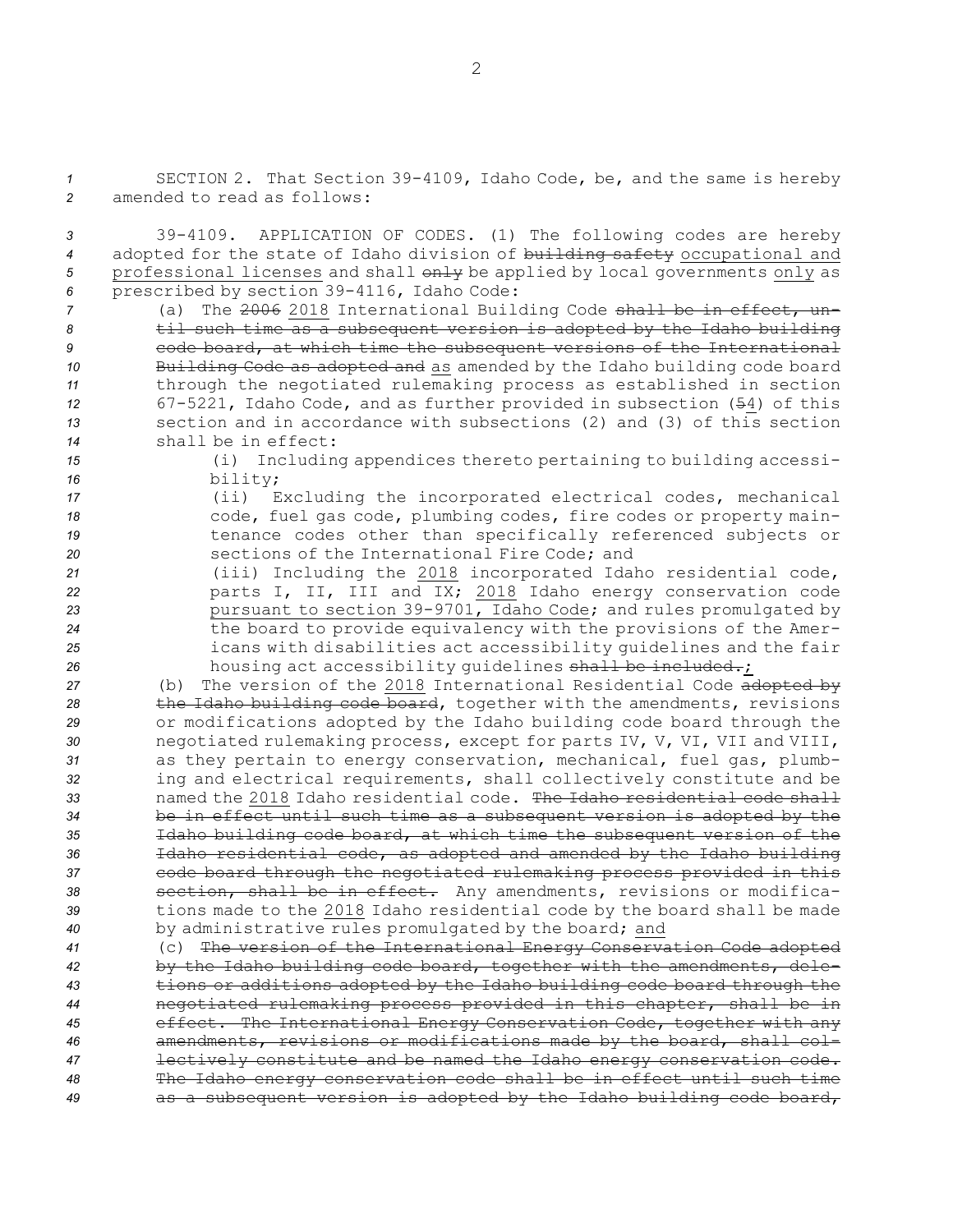at which time the subsequent versions of the Idaho energy conservation code, as adopted and amended by the Idaho building code board through the negotiated rulemaking process provided in this section, shall be in effect. Any amendments, revisions or modifications made to the Idaho energy conservation code by the board shall be made by administrative rules promulgated by the board; and

 (d) The 2006 2018 International Existing Building Code as published by the International Code Council shall be in effect until such time as <sup>a</sup> subsequent version is adopted by the Idaho building code board, at which time the subsequent versions of the International Existing Building Code, as adopted and amended by the Idaho building code board through the negotiated rulemaking process provided in this section, shall be in *13* effect.

*<sup>14</sup>* (2) No amendments to the accessibility guidelines shall be made by the *<sup>15</sup>* Idaho building code board that provide for lower standards of accessibility *<sup>16</sup>* than those published by the International Code Council.

*<sup>17</sup>* (3) No amendments to the 2018 Idaho residential building code shall be *<sup>18</sup>* made by the Idaho building code board that provide for standards that are *<sup>19</sup>* more restrictive than those published by the International Code Council.

*<sup>20</sup>* (4) Any edition of the building codes adopted by the board will take ef-*<sup>21</sup>* fect on January 1 of the year following its adoption.

22 (5) In addition to the negotiated rulemaking process set forth in sec- tion 67-5221, Idaho Code, the board shall conduct <sup>a</sup> minimum of two (2) public hearings, not less than sixty (60) days apart. Express written notice of such public hearings shall be given by the board to each of the following en- tities not less than five (5) days prior to such hearing: associated general contractors of America, associated builders and contractors, association of Idaho cities, Idaho association of building officials, Idaho association of counties, Idaho association of REALTORS®, Idaho building contractors association, American institute of architects Idaho chapter, Idaho fire chiefs association, Idaho society of professional engineers, Idaho state independent living council, southwest Idaho building trades, Idaho building trades, and any other entity that, through electronic or written communica- tion received by the administrator not less than twenty (20) days prior to such scheduled meeting, requests written notification of such public hear-*<sup>36</sup>* ings.

*<sup>37</sup>* SECTION 3. That Section 39-4116, Idaho Code, be, and the same is hereby *38* amended to read as follows:

 39-4116. LOCAL GOVERNMENT ADOPTION AND ENFORCEMENT OF BUILDING CODES. (1) Local governments enforcing building codes shall do so only in compliance with the provisions of this section. Local governments that have not previously instituted and implemented <sup>a</sup> code enforcement program prior to the effective date of this act may elect to implement <sup>a</sup> building code enforcement program by passing an ordinance evidencing the intent to do so. Local governments may contract with <sup>a</sup> public or private entity to administer their building code enforcement program.

*<sup>47</sup>* (2) Local governments that issue building permits and perform build-*<sup>48</sup>* ing code enforcement activities shall, by ordinance effective January 1 of *<sup>49</sup>* the year following the adoption by the Idaho building code board, adopt the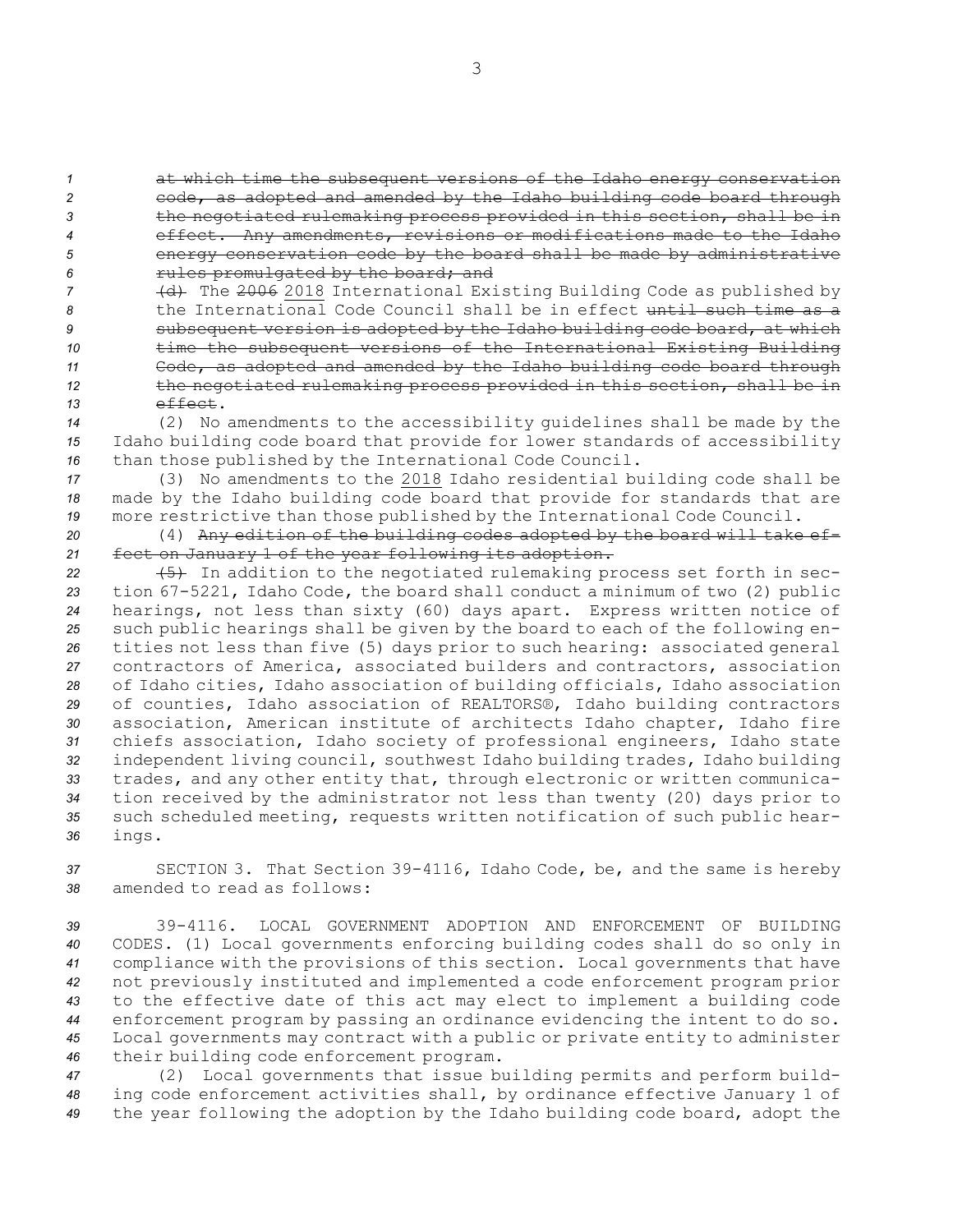following codes as published by the International Code Council together with any amendments or revisions set forth in section 39-4109, Idaho Code, including subsequent versions of the International Building Code as adopted and amended by the Idaho building code board through the negotiated rulemak-5 ing process or as provided in this chapter:

- 
- *<sup>6</sup>* (a) 2018 International Building Code, including all rules promulgated *<sup>7</sup>* by the board to provide equivalency with the provisions of the Americans *<sup>8</sup>* with disabilities act accessibility guidelines and the federal fair *<sup>9</sup>* housing act accessibility guidelines;
- 

*<sup>10</sup>* (b) 2018 Idaho residential code, parts I-III and IX; and

*<sup>11</sup>* (c) 2018 Idaho energy conservation code pursuant to chapter 97, title

*<sup>12</sup>* 39, Idaho Code.

- *<sup>13</sup>* Local governments are not required by this chapter to adopt the other refer-*<sup>14</sup>* enced codes in the International Building Code. Local jurisdictions shall *<sup>15</sup>* not adopt provisions, chapters, sections or parts of subsequent versions *<sup>16</sup>* of the International Residential Code or residential provisions of the *<sup>17</sup>* International Energy Conservation Code, or subsequent versions in their 18 entirety, that have not been adopted by the Idaho building code board in *<sup>19</sup>* section 39-4109, Idaho Code, except as provided in subsection (4) of this *20* section.
- *<sup>21</sup>* (3) All single-family homes and multiple-family dwellings up to two *<sup>22</sup>* (2) units are hereby exempted from the provisions of the International Fire *<sup>23</sup>* Code, the International Building Code and the Idaho residential code that *<sup>24</sup>* require such dwellings to have automatic fire sprinkler systems installed. *<sup>25</sup>* Nothing in this section shall prevent any person from voluntarily installing *<sup>26</sup>* an automatic fire sprinkler system in any residential dwelling.
- *<sup>27</sup>* (4) Except as provided in this subsection, local governments may amend *<sup>28</sup>* by ordinance the adopted codes or provisions of referenced codes to reflect *<sup>29</sup>* local concerns, provided such amendments establish at least an equivalent *<sup>30</sup>* level of protection to that of the adopted building code. <sup>A</sup> local jurisdic-*<sup>31</sup>* tion shall not have the authority to amend any accessibility provision pur-*<sup>32</sup>* suant to section 39-4109, Idaho Code, except as provided in this subsection. *<sup>33</sup>* Local governments may amend by ordinance as provided in this subsection.
- *<sup>34</sup>* (a) <sup>A</sup> local jurisdiction shall not have the authority to amend any ac-*<sup>35</sup>* cessibility provision pursuant to section 39-4109, Idaho Code.
- *<sup>36</sup>* (b) <sup>A</sup> local jurisdiction shall not adopt any provision, chapter, sec-*<sup>37</sup>* tion or part of the International Residential Code or residential pro-*<sup>38</sup>* visions of the International Energy Conservation Code, or subsequent *<sup>39</sup>* versions in their entirety, that have not been adopted or that have been *<sup>40</sup>* expressly rejected or exempted from the adopted version of those codes *<sup>41</sup>* by the Idaho building code board through the negotiated rulemaking *<sup>42</sup>* process as provided in section 39-4109, Idaho Code.
- *<sup>43</sup>* (c) Local jurisdictions may amend by ordinance the following provi-*44* sions of the Idaho residential code to reflect local concerns:
- 
- 
- *<sup>45</sup>* (i) Part I, Administrative; *<sup>46</sup>* (ii) Part II, Definitions;

| 47 | (iii) Part III, Building Planning and Construction, Section R 301, |
|----|--------------------------------------------------------------------|
| 48 | Design Criteria; and                                               |
| 49 | (iv) Part IX, Appendices.                                          |

4